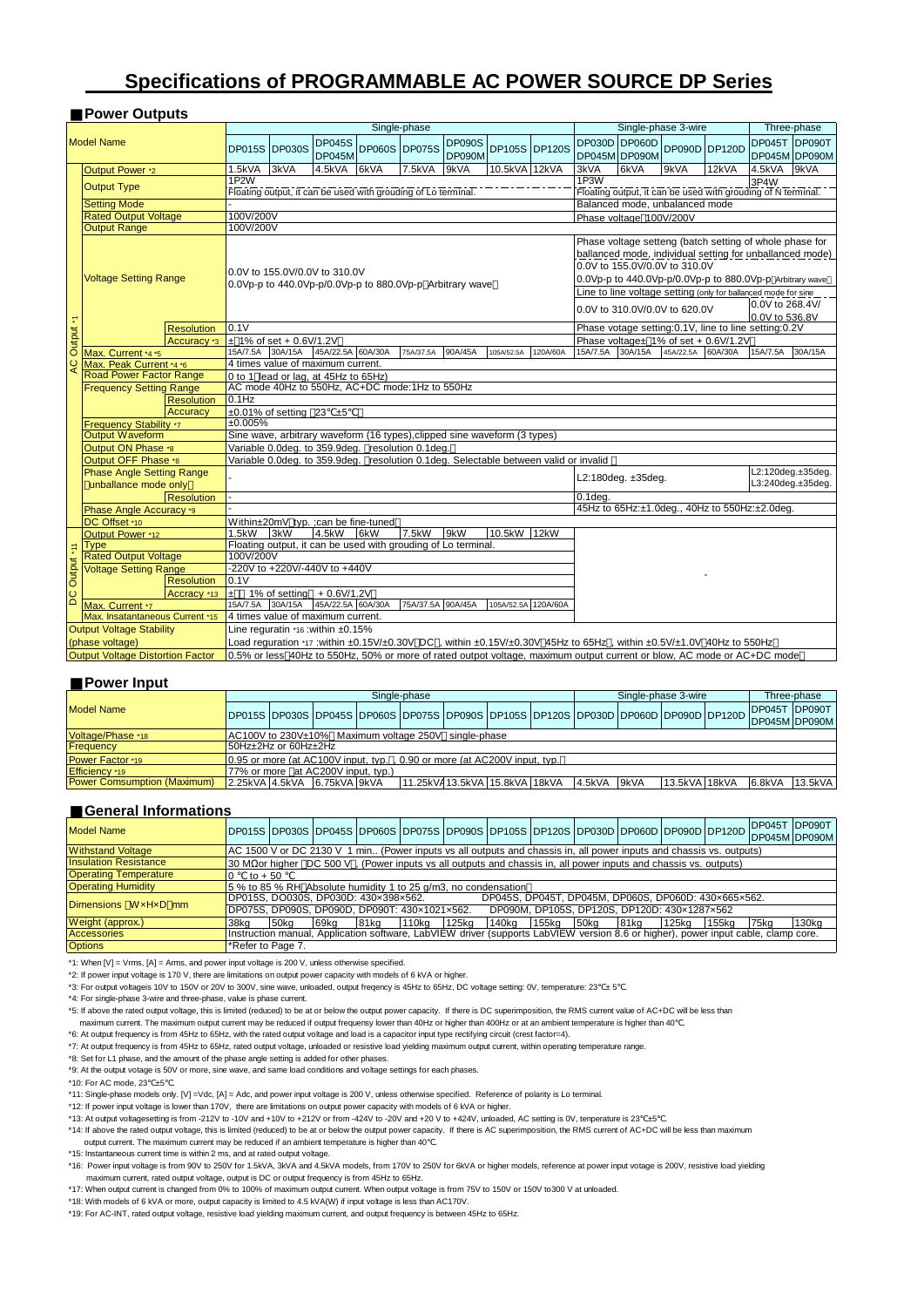### **Measurement Function**

| <b>Model Nane</b>                                                                                                                                                                                  |                                             | Singel-Phase      |                                                                                                                                                                                                     | <b>DP015S</b>                                                                                       | <b>DP030S</b> | <b>DP045S</b>       | <b>DP060S</b>            | <b>DP075S</b>                                                                                         | <b>DP090S</b> | <b>DP105S</b> | <b>DP120S</b>       |  |  |  |  |  |
|----------------------------------------------------------------------------------------------------------------------------------------------------------------------------------------------------|---------------------------------------------|-------------------|-----------------------------------------------------------------------------------------------------------------------------------------------------------------------------------------------------|-----------------------------------------------------------------------------------------------------|---------------|---------------------|--------------------------|-------------------------------------------------------------------------------------------------------|---------------|---------------|---------------------|--|--|--|--|--|
|                                                                                                                                                                                                    |                                             |                   | Singel-phase 3-wire                                                                                                                                                                                 | <b>DP030D</b>                                                                                       | <b>DP060D</b> | <b>DP090D</b>       | <b>DP120D</b>            |                                                                                                       |               |               |                     |  |  |  |  |  |
|                                                                                                                                                                                                    |                                             | Three-phase       |                                                                                                                                                                                                     | <b>DP045T</b>                                                                                       | <b>DP090T</b> |                     |                          |                                                                                                       |               |               |                     |  |  |  |  |  |
|                                                                                                                                                                                                    |                                             | Multi-phase       |                                                                                                                                                                                                     | <b>DP045M</b>                                                                                       | <b>DP090M</b> | <b>DP045M</b>       |                          |                                                                                                       | <b>DP090M</b> |               |                     |  |  |  |  |  |
|                                                                                                                                                                                                    | <b>Display</b>                              |                   | <b>Normal Mode</b>                                                                                                                                                                                  | Displays almost all measurement value and setting (exept harmonic current value)                    |               |                     |                          |                                                                                                       |               |               |                     |  |  |  |  |  |
|                                                                                                                                                                                                    |                                             |                   | <b>Simple Mode</b>                                                                                                                                                                                  |                                                                                                     |               |                     |                          | Displays three measurement value (exept harmonic current value) enlarged.                             |               |               |                     |  |  |  |  |  |
|                                                                                                                                                                                                    |                                             |                   |                                                                                                                                                                                                     |                                                                                                     |               |                     |                          |                                                                                                       |               |               |                     |  |  |  |  |  |
| $*20$                                                                                                                                                                                              | <b>RMS Value rms</b>                        |                   | <b>Full scale</b>                                                                                                                                                                                   |                                                                                                     |               |                     |                          | Phase voltage:250V/500V, Line to line voltage:500V/1000V(single-phase 3-wire), 433V/866V(three-phase) |               |               |                     |  |  |  |  |  |
|                                                                                                                                                                                                    |                                             |                   | <b>Resolution</b>                                                                                                                                                                                   | 0.1V                                                                                                |               |                     |                          |                                                                                                       |               |               |                     |  |  |  |  |  |
| Voltage                                                                                                                                                                                            | DC Average avg                              |                   | <b>Full scale</b>                                                                                                                                                                                   |                                                                                                     | ±250V/±500V   |                     |                          |                                                                                                       |               |               |                     |  |  |  |  |  |
|                                                                                                                                                                                                    | only single phase                           |                   | <b>Resolution</b>                                                                                                                                                                                   | 0.1V                                                                                                |               |                     |                          |                                                                                                       |               |               |                     |  |  |  |  |  |
|                                                                                                                                                                                                    | Peak Value pk                               |                   | <b>Full scale</b>                                                                                                                                                                                   | ±250V/±500V                                                                                         |               |                     |                          |                                                                                                       |               |               |                     |  |  |  |  |  |
|                                                                                                                                                                                                    |                                             |                   | <b>Resolution</b>                                                                                                                                                                                   | 0.1V                                                                                                |               |                     |                          |                                                                                                       |               |               |                     |  |  |  |  |  |
| Current *21                                                                                                                                                                                        | RMS rms                                     |                   | <b>Full scale</b>                                                                                                                                                                                   | 20A/10A                                                                                             | 40A/20A       | 60A/30A             | 80A/40A                  | 100A/50A                                                                                              | 120A/60A      | 140A/70A      | 160A/80A            |  |  |  |  |  |
|                                                                                                                                                                                                    |                                             |                   | <b>Resolution</b>                                                                                                                                                                                   | 0.01A                                                                                               |               |                     |                          |                                                                                                       |               |               |                     |  |  |  |  |  |
|                                                                                                                                                                                                    | DC Average avg)                             |                   | Full scale                                                                                                                                                                                          | ±20A/±10A                                                                                           | ±40A/±20A     | ±60A/±30A           | ±80A/±40A                | ±100A/±50A                                                                                            | ±120A/±60A    | ±140A/±70A    | ±160A/±80A          |  |  |  |  |  |
|                                                                                                                                                                                                    |                                             |                   | <b>Resolution</b>                                                                                                                                                                                   | 0.01A                                                                                               |               |                     |                          |                                                                                                       |               |               |                     |  |  |  |  |  |
|                                                                                                                                                                                                    | Peak Value pk<br>Max/min Individial Display |                   | <b>Full scale</b>                                                                                                                                                                                   | ±80A/±40A                                                                                           | ±160A/±80A    | $\pm 240A/\pm 120A$ | $\pm 320$ A/ $\pm 160$ A | ±400A/±200A                                                                                           | ±480A/±240A   | ±560A/±280A   | $\pm 640A/\pm 320A$ |  |  |  |  |  |
|                                                                                                                                                                                                    |                                             |                   | <b>Resolution</b>                                                                                                                                                                                   | 0.01A                                                                                               |               |                     |                          |                                                                                                       |               |               |                     |  |  |  |  |  |
|                                                                                                                                                                                                    |                                             |                   | <b>Hold</b>                                                                                                                                                                                         | Hold the absolute value of maximum current and the absolute value of minimum current with polarity. |               |                     |                          |                                                                                                       |               |               |                     |  |  |  |  |  |
|                                                                                                                                                                                                    | Effective W *23                             |                   | <b>Full scale</b>                                                                                                                                                                                   | 1800W                                                                                               | 3600W         | 5400W               | 7200W                    | 9000W                                                                                                 | 10800W        | 12600W        | 14400W              |  |  |  |  |  |
|                                                                                                                                                                                                    |                                             |                   | <b>Resolution</b>                                                                                                                                                                                   | 0.1W/1W                                                                                             |               |                     |                          |                                                                                                       |               |               |                     |  |  |  |  |  |
| Power <sub>*22</sub>                                                                                                                                                                               | Apparent VA *24                             |                   | <b>Full scale</b>                                                                                                                                                                                   | 2250VA                                                                                              | 4500VA        | 6750VA              | 9000VA                   | 11250VA                                                                                               | 13500VA       | 15750VA       | 18000VA             |  |  |  |  |  |
|                                                                                                                                                                                                    |                                             |                   | <b>Resolution</b>                                                                                                                                                                                   | 0.1VA/1VA                                                                                           |               |                     |                          |                                                                                                       |               |               |                     |  |  |  |  |  |
|                                                                                                                                                                                                    | Reactive var (OP)                           |                   | <b>Full scale</b>                                                                                                                                                                                   | 2250var                                                                                             | 4500var       | 6750var             | 9000var                  | 11250var                                                                                              | 13500var      | 15750var      | 18000var            |  |  |  |  |  |
|                                                                                                                                                                                                    | *24 *25                                     |                   | <b>Resolution</b>                                                                                                                                                                                   | 0.1var/1var                                                                                         |               |                     |                          |                                                                                                       |               |               |                     |  |  |  |  |  |
|                                                                                                                                                                                                    | Load Power Faxtor OP *24                    |                   | Range                                                                                                                                                                                               | 0.00 to 1.00                                                                                        |               |                     |                          |                                                                                                       |               |               |                     |  |  |  |  |  |
|                                                                                                                                                                                                    |                                             |                   | <b>Resolution</b>                                                                                                                                                                                   | 0.01                                                                                                |               |                     |                          |                                                                                                       |               |               |                     |  |  |  |  |  |
|                                                                                                                                                                                                    | Load Crest Factor (OP)                      |                   | Range                                                                                                                                                                                               | 0.00 to 50.00                                                                                       |               |                     |                          |                                                                                                       |               |               |                     |  |  |  |  |  |
|                                                                                                                                                                                                    |                                             |                   | <b>Resolution</b>                                                                                                                                                                                   | 0.01                                                                                                |               |                     |                          |                                                                                                       |               |               |                     |  |  |  |  |  |
|                                                                                                                                                                                                    | <b>Synchronizing Frequency</b>              |                   | Range                                                                                                                                                                                               | 38.0Hz to 525.0Hz                                                                                   |               |                     |                          |                                                                                                       |               |               |                     |  |  |  |  |  |
|                                                                                                                                                                                                    |                                             |                   | <b>Resolution</b>                                                                                                                                                                                   | $0.1$ Hz                                                                                            |               |                     |                          |                                                                                                       |               |               |                     |  |  |  |  |  |
|                                                                                                                                                                                                    |                                             |                   | Range                                                                                                                                                                                               | Up to 40th order.                                                                                   |               |                     |                          |                                                                                                       |               |               |                     |  |  |  |  |  |
|                                                                                                                                                                                                    |                                             |                   | Full scale (rms)                                                                                                                                                                                    | 20A/10A                                                                                             | 40A/20A       | 60A/30A             | 80A/40A                  | 100A/50A                                                                                              | 120A/60A      | 140A/70A      | 160A/80A            |  |  |  |  |  |
| Harmonic Current (OP) *26                                                                                                                                                                          |                                             | Full scale (%)    | 100%                                                                                                                                                                                                |                                                                                                     |               |                     |                          |                                                                                                       |               |               |                     |  |  |  |  |  |
|                                                                                                                                                                                                    |                                             | <b>Resolution</b> | 0.01A or 0.1%                                                                                                                                                                                       |                                                                                                     |               |                     |                          |                                                                                                       |               |               |                     |  |  |  |  |  |
|                                                                                                                                                                                                    |                                             |                   |                                                                                                                                                                                                     |                                                                                                     |               |                     |                          |                                                                                                       |               |               |                     |  |  |  |  |  |
| <b>CO2 Emissions Display</b>                                                                                                                                                                       |                                             | <b>Contents</b>   | Instantaneous (kg CO2/h) or cumulative (t CO2) value for amount of internal loss or output power.<br>CO <sub>2</sub> emissions coefficientt (CO <sub>2</sub> /kWh): variable (resolution: 0.000001) |                                                                                                     |               |                     |                          |                                                                                                       |               |               |                     |  |  |  |  |  |
|                                                                                                                                                                                                    |                                             |                   |                                                                                                                                                                                                     |                                                                                                     |               |                     |                          | *23: With load of power factor 1.                                                                     |               |               |                     |  |  |  |  |  |
| *20: For phase voltage for polyphase model and polyphase output of multi-phase type.<br>*21:Phase current. When output current is 5% to 100% of maximum output current.<br>*24: Excluding DC mode. |                                             |                   |                                                                                                                                                                                                     |                                                                                                     |               |                     |                          |                                                                                                       |               |               |                     |  |  |  |  |  |

Can display total for all phases with polyphase model and polyphase output of multi-phase type. For phase current for polyphase model and polyphase output of multi-phase type. "25: With load of power factor 0.5 or more. "22: With load of power factor 0.5 or more. "22: With load of power factor 0.5 or more. "22: With

| <b>Current Limiter</b> |  |
|------------------------|--|
|                        |  |

| <b>Model Name</b>       | <b>Singel Phase</b> |                 | <b>DP015S</b>                                                                                                                                                                                                                | <b>DP030S</b> | <b>DP045S</b> | <b>DP060S</b> | <b>DP075S</b> | <b>DP090S</b> | <b>DP105S</b> | <b>DP120S</b> |  |  |
|-------------------------|---------------------|-----------------|------------------------------------------------------------------------------------------------------------------------------------------------------------------------------------------------------------------------------|---------------|---------------|---------------|---------------|---------------|---------------|---------------|--|--|
|                         | Singel-phase 3-wire |                 | DP030D                                                                                                                                                                                                                       | DP060D        | DP090D        | <b>DP120D</b> |               |               |               |               |  |  |
|                         | Three-phase         |                 | DP045T                                                                                                                                                                                                                       | DP090T        |               |               |               |               |               |               |  |  |
|                         | Multi-phase         |                 | DP045M                                                                                                                                                                                                                       | DP090M        | <b>DP045M</b> |               |               | DP090M        |               |               |  |  |
| <b>Limit Operations</b> |                     |                 | Selectable whether to automatic recovery (output will be continue, this is defort setting.) or output turn off when the limit<br>state has continued for the designated time (designation range 1 s to 10 s, resolution 1 s) |               |               |               |               |               |               |               |  |  |
|                         |                     | Positive        | + (50 % to 420% of maximum output current for each output voltage ranges.)                                                                                                                                                   |               |               |               |               |               |               |               |  |  |
| Setting Range (Peak)    |                     | <b>Negative</b> | (420 % to 50% of maximum output current for each output voltage ranges.)                                                                                                                                                     |               |               |               |               |               |               |               |  |  |
| <b>Resolution</b>       |                     | 0.1A            |                                                                                                                                                                                                                              |               |               |               |               |               |               |               |  |  |
| Setting Range (RMS)     |                     |                 | 5% of maximum AC output current to 105% of maximum output current for each output voltage ranges.                                                                                                                            |               |               |               |               |               |               |               |  |  |
| <b>Resolution</b>       |                     | 0.1A            |                                                                                                                                                                                                                              |               |               |               |               |               |               |               |  |  |

#### **Sequence Function OP**

| <b>Number of Memoris</b> | 5 nonvolatile                                                                                                 |  |  |  |  |  |
|--------------------------|---------------------------------------------------------------------------------------------------------------|--|--|--|--|--|
| Number of steps          | 255 max. (for 1 sequence)                                                                                     |  |  |  |  |  |
| Step time setting range  | 0.0010s to 999.9999s                                                                                          |  |  |  |  |  |
| Operation within step    | Constant, keep, linear sweep.                                                                                 |  |  |  |  |  |
| <b>Parameters</b>        | Output range, mode of AC or DC, ACV (phase voltage), frequency, waveform, DCV, start phase, stop phase, phase |  |  |  |  |  |
|                          | angle, step Term., jump count (1 to 9999 or ), jum-to, step coad (2 bit), branch 1, branch 2, trigger output. |  |  |  |  |  |
| <b>Sequence Control</b>  | Start, stop, hold, resume, branch 1, branch 2                                                                 |  |  |  |  |  |
|                          | 1) Sequence function works with AC-INT, AC+DC-INT and DC-INT.                                                 |  |  |  |  |  |
| <b>Others</b>            | 2) AC voltage, frequency, waveform, start phase and stop phase cannot be set with DC-INT.                     |  |  |  |  |  |
|                          | [3] Phase angle setting is only for the polyphase model and polyphase output of the multi-phase model.        |  |  |  |  |  |
|                          | 4) Also, the start phase and stpo phase are set for L1 phase.                                                 |  |  |  |  |  |

#### ■**AC Line Simulation** (**OP**)

| <b>Number of Memoris</b>  | 5 nonvolatile                                                                                                         |
|---------------------------|-----------------------------------------------------------------------------------------------------------------------|
| Number of steps           | 6 (initial, normal 1, transition 1, abnormality, transition 2, normal 2).                                             |
| Step time setting range   | 10.0010s 999.9999s (0 s can be set for transition steps only).                                                        |
| <b>Parameters</b>         | Output range, AC voltage, frequency, waveform (sine wave only), start phase (excluding transition steps), steop phase |
| <b>Simulation Control</b> | Start, stop.                                                                                                          |
| <b>Others</b>             | In AC line simulation function, only AC and sine wave, fixed for AC+DC-INT.                                           |

## ■**Control Software**

|                                      | <b>Remote Control</b>    | Parameter setting, saving, loading, and others.                                                                         |
|--------------------------------------|--------------------------|-------------------------------------------------------------------------------------------------------------------------|
|                                      | Status Monitor           | Monitors and displays status of connected equipment.                                                                    |
| <b>Functions</b>                     | Logging                  | Reads and saves measurement values                                                                                      |
|                                      | Arbitrary waveform       | Waveform creation, waveform edit, transfer, display and file operations                                                 |
|                                      | Sequence                 | Sequence data creation, edit, save, transfer, preview, execution control, monitor/display during execution, and others. |
|                                      | <b>AC Line simulatin</b> |                                                                                                                         |
|                                      | <b>CPU</b>               | 300 MHz min. (1 GHz min. recommended)                                                                                   |
|                                      | <b>Memory</b>            | 256 MB min. (512 MB min. recommended)                                                                                   |
|                                      | Free space on hard disk  | 50MB min.                                                                                                               |
| <b>Operating Environment Display</b> |                          | Can display 1024 x 768 pixels or more, and 256 colors or more                                                           |
|                                      | los                      | Windows 2000/XP/Vista (made by Microsoft)                                                                               |
|                                      | <b>Disk drive</b>        | CD-ROM dorive                                                                                                           |
|                                      | Interface                | USB1.1or higher                                                                                                         |
|                                      |                          |                                                                                                                         |